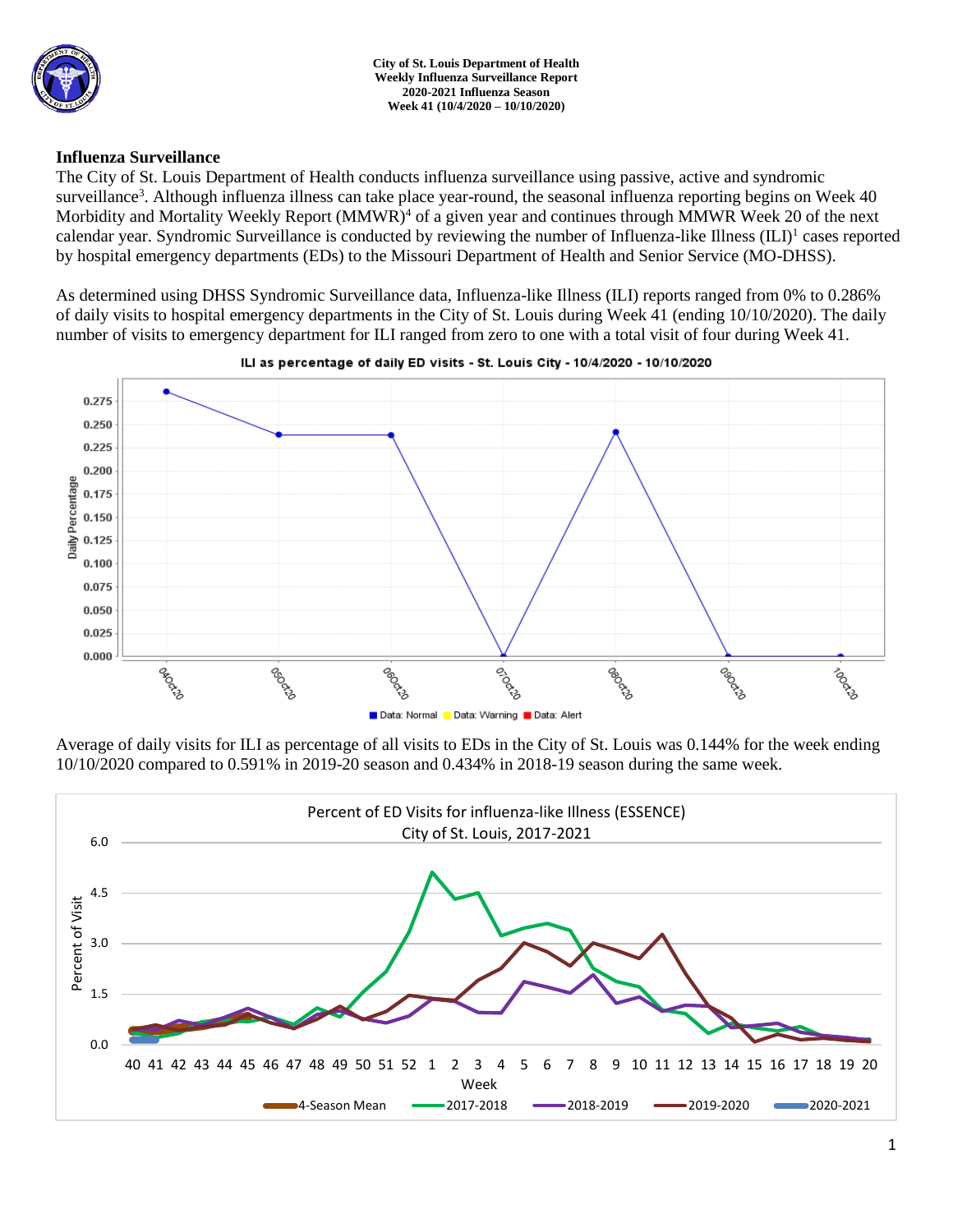

Passive Surveillance is conducted through reporting of confirmed influenza cases<sup>2</sup> from various surveillance sites like hospitals, offices of healthcare providers, and laboratories. As of the current influenza season, for the week ending 10/10/2020, there have been 1 case of Influenza A and 1 case of Influenza B with a total of 2 influenza cases from the city of St. Louis. Influenza A and B accounted for 50% each of total influenza cases. The data of the latest weeks is provisional and is subject to change in the following weeks.

# **Table 1: Number of Laboratory Positive Influenza Cases by Influenza Type**

| <b>Influenza Type</b>       | Week 40<br>$(9/27/2020 -$<br>10/3/2020 | Week 41<br>$(10/4/2020 -$<br>10/10/2020) | 2020-2021*<br>Season-to-Date | Percentage |  |
|-----------------------------|----------------------------------------|------------------------------------------|------------------------------|------------|--|
| Influenza A                 | 0                                      |                                          |                              | 50%        |  |
| Influenza B                 |                                        |                                          |                              | 50%        |  |
| Influenza unknown / Untyped | 0                                      |                                          |                              | 0%         |  |
| <b>Total</b>                |                                        |                                          |                              | 100%       |  |

# **Table 2: Number of Laboratory Confirmed Influenza Cases by Age Group**

| <b>Age Group</b> | Week 40<br>$(9/27/2020 -$<br>10/3/2020 | Week 41<br>$(10/4/2020 -$<br>10/10/2020) | 2020-2021*<br>Season-to-Date | Percentage |
|------------------|----------------------------------------|------------------------------------------|------------------------------|------------|
| 0 to 4 years     |                                        |                                          |                              | 0%         |
| 5 to 14 years    | U                                      | U                                        |                              | 0%         |
| 15 to 24 years   | 0<br>0<br>0                            |                                          |                              | 0%         |
| 25 to 49 years   |                                        | 0                                        |                              | 50%        |
| 50 to 64 years   | 0                                      |                                          |                              | 50%        |
| 65+ years        |                                        |                                          |                              |            |
| <b>Total</b>     |                                        |                                          |                              | 100%       |

# **Table 3: Number of Laboratory Confirmed Influenza Cases by Age Group and Type**

For Cases Reported between 09/27/2020 and 10/10/2020

| <b>Age Group</b> | <b>Type A</b> |       | <b>Type B</b> |       | <b>Unknown Type</b> |   | <b>Total</b> |      |
|------------------|---------------|-------|---------------|-------|---------------------|---|--------------|------|
|                  | n             | %     | n             | %     | n                   | % | n            | %    |
| 0 to 4 years     |               | 0.0   |               | 0.0   |                     |   |              | 0.0  |
| 5 to 14 years    |               | 0.0   |               | 0.0   |                     |   |              | 0.0  |
| 15 to 24 years   |               | 0.0   |               | 0.0   |                     |   |              | 0.0  |
| 25 to 49 years   |               | 0.0   |               | 100.0 |                     |   |              | 50.0 |
| 50 to 64 years   |               | 100.0 |               | 0.0   |                     |   |              | 50.0 |
| 65+ years        |               | 0.0   |               | 0.0   |                     |   |              | 0.0  |
| Total            |               |       |               |       |                     |   |              |      |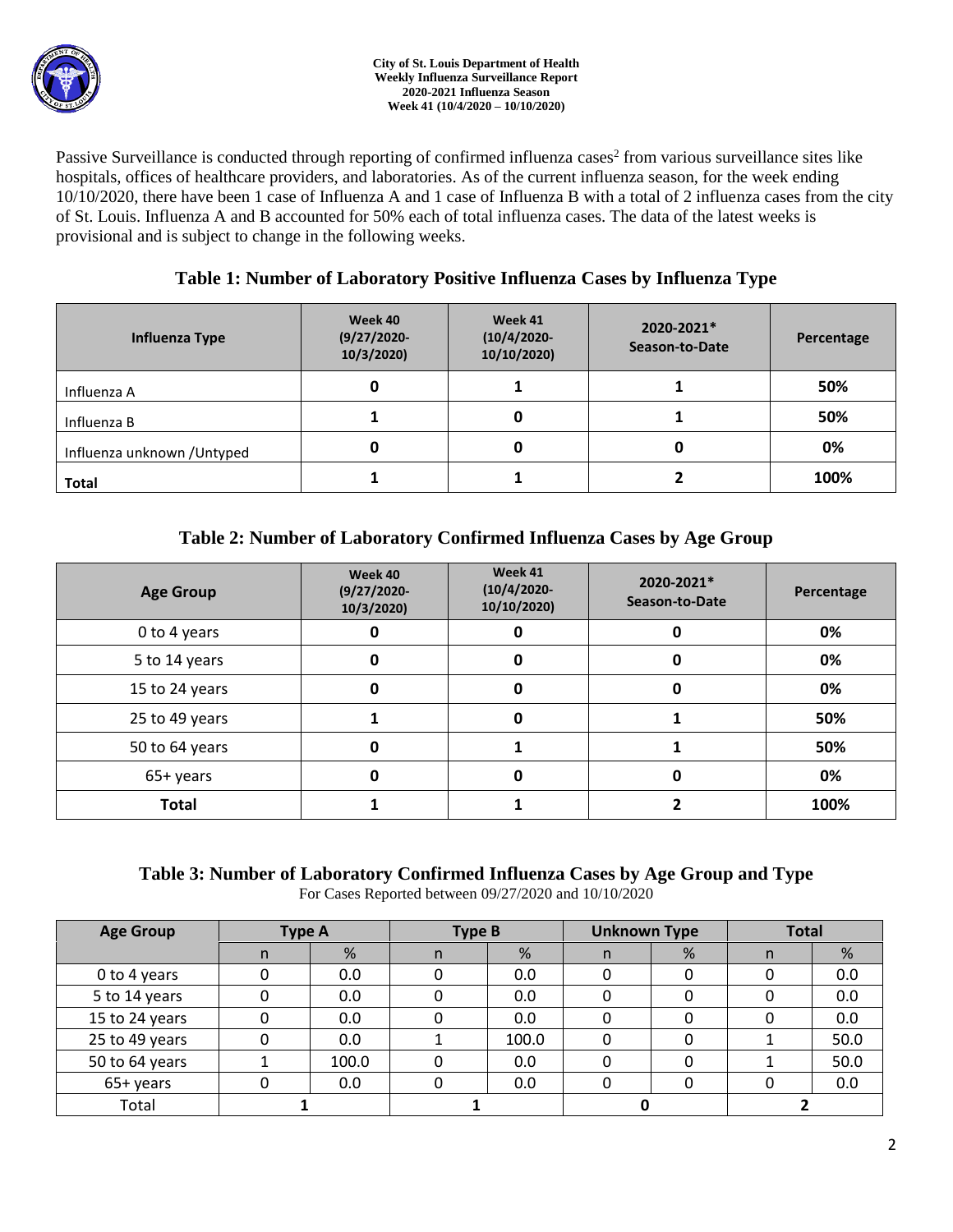

| <b>Previous</b><br><b>Seasons</b> | 2016-2017 | 2017-2018 | 2018-2019 | 2019-2020 | 2020-2021 | 4-Season<br><b>Mean</b> | 4-Season<br><b>Median</b> |
|-----------------------------------|-----------|-----------|-----------|-----------|-----------|-------------------------|---------------------------|
| Week 40                           |           |           |           |           | <b>.</b>  |                         |                           |
| Week 41                           |           |           |           |           |           |                         |                           |

## **Table 4: Total Number of Laboratory Confirmed Influenza Cases Through Previous 4 Seasons**



## **City of St. Louis Influenza Outbreaks:**

During the week ending 10/10/2020, there have been no outbreaks of influenza reported to the City of St. Louis Department of Health.